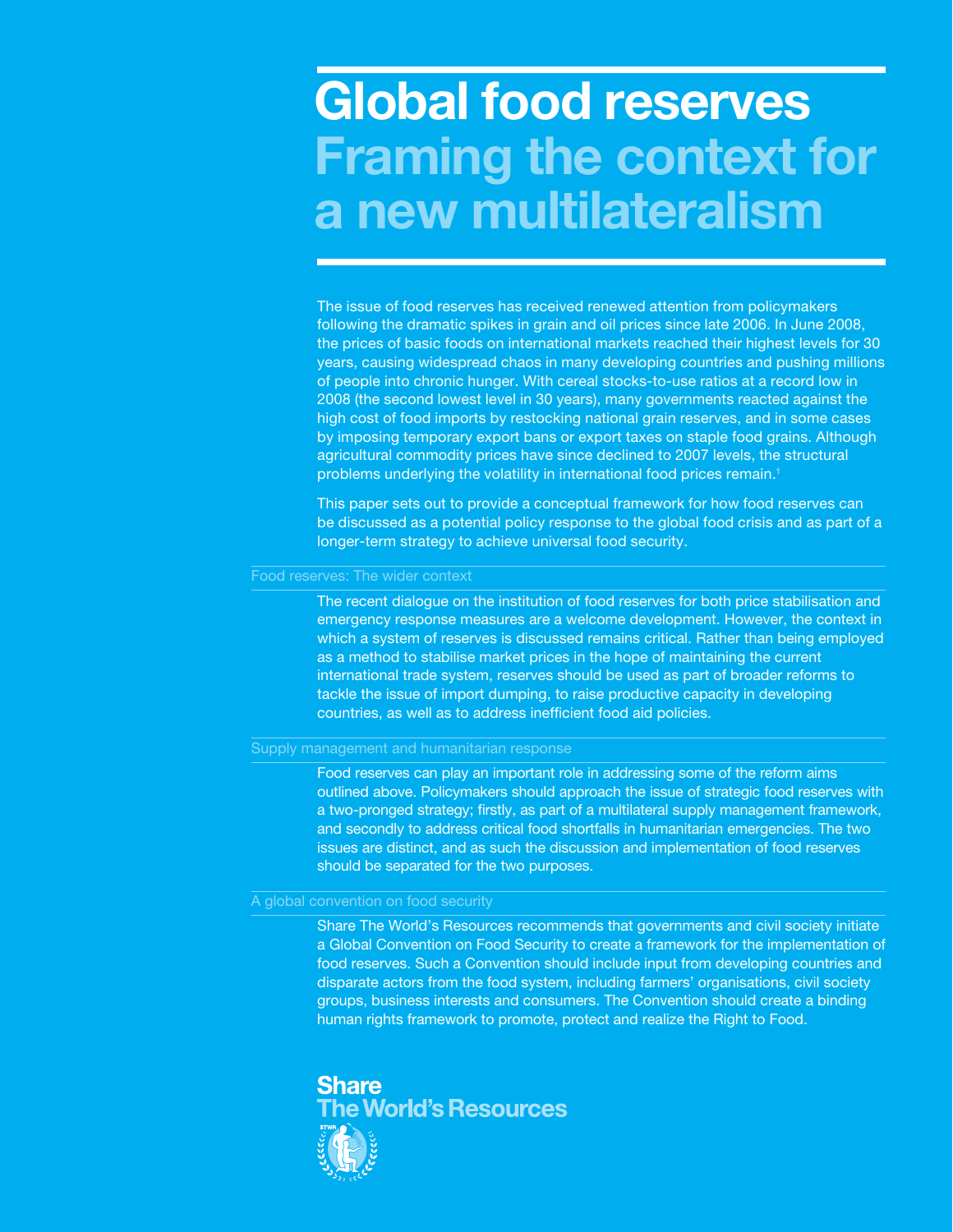The threat of world food price inflation returning has pushed the issue of reserves to the top of the political agenda, with several proposals being put forward for a system of globally-managed food stocks. High-level discussions on the issue have already taken place in 2009 at the G8 Agriculture Ministers Meeting,**<sup>2</sup>** the United Nations General Assembly,<sup>3</sup> and the newly convened World Grain Forum held in Russia.<sup>4</sup> The current proposals for an internationally coordinated approach to stock management have two broad goals in mind: to address the imbalance between supply and demand which contributed to recent price volatility, and to tackle the need for reliable emergency food supplies.

# Food reserves to manage supply

Experts suggest that international agricultural and trade policies in many of the major exporting countries, especially the United States and the European Union, promote the over-production of staple commodities. Such excess output, encouraged by subsidies and decoupled payments to export businesses, can flood poorer country markets at artificially low prices. This influx of cheap imported goods creates unfair conditions in market competition with local farmers, often leading to land displacement, a loss of income and the destruction of local economies. With farming or rural labour providing the economic base for most of the poor and hungry, the 'dumping' of food products is especially detrimental to poverty reduction efforts. At the same time, governments of developing countries come under intense pressure from international institutions to scrap their own tariffs and subsidies as part of free trade rules.

As part of a strategy to address these trade issues as well as to prevent a repeat of the global food crisis, policymakers should seriously consider a system of supply management to stabilise international commodity prices. Through a globally coordinated network of food reserves, governments could set a dynamic price band to protect both farmers and consumers. If prices fall below a determined level, national governments or a multilateral agency could enter the market and purchase excess production. This measure should prevent a fall in farm revenue from a minimum desired level. By releasing stocks in the event of a price spike, a mechanism of this kind can also protect consumers in food-deficit or importing countries from a sudden rise in staple food prices.**<sup>5</sup>**

### Globally coordinated

While the operationalization of strategic reserves will depend on country-specific requirements, a possible method to utilize agricultural supply management would be to promote the reinstitution of national reserves and link them to a global coordination agency. With input from both importers and exporters, an executive board or committee could set a target price band that balances the interests of importers and exporters, as well as farmers and consumers. Governments would then implement supply management measures nationally and report to a monitoring body.**<sup>6</sup>**

Governments could also consider the establishment of a single global reserve to pool stocks for supply management purposes. Such a reserve could then be linked to a global coordination agency, purchasing or releasing stocks to keep prices within a pre-determined band. This method would allow governments to coordinate and share resources, and could prove more cost effective than a series of national reserves.**<sup>7</sup>**

#### Government controlled

In certain circumstances, basic forms of speculation and hedging by private actors can help to achieve price stabilisation through regulating supply. However, perverse incentives may exist for private storage operators in times of a food emergency. During a period of tight supply or a price spike, operators may wish to buy up commodities to increase price levels.

Ultimately, private actors will respond to the price signals of the market and the profit motive rather than broader food security goals. There is little incentive for private participation in any system of storage without heavy government subsidization. For these reasons, governments that use strategic food reserves may wish to discourage private sector control over supply management policies.**8**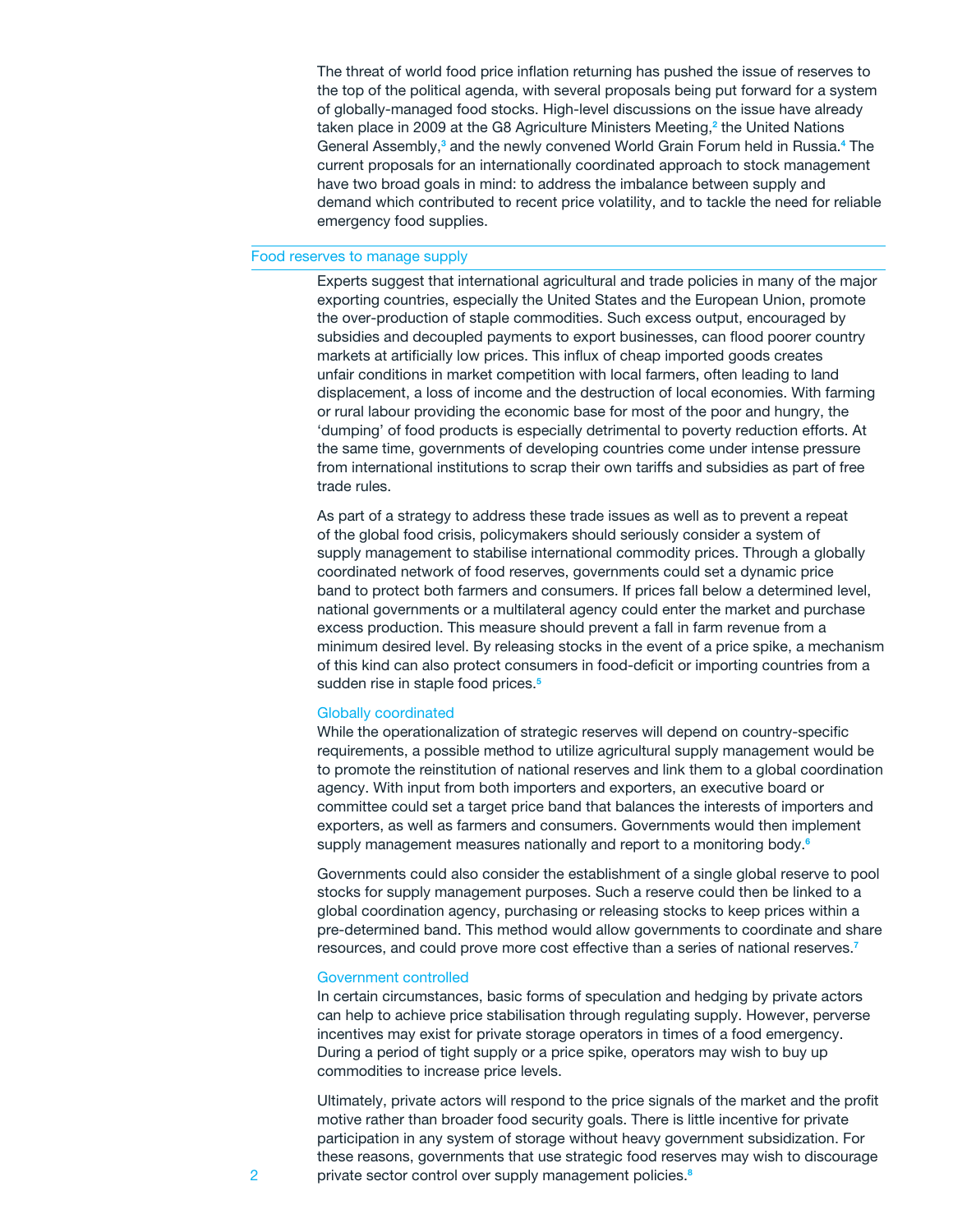#### Other policy mechanisms

Policy mechanisms on the international level to stabilise commodity prices can only be one part of a broader strategy of supply management. Effective supply management would also require that governments take appropriate measures on a national level. Governments should consider other domestic policies such as promoting farmer-owned reserves, instituting loan-rate mechanisms, and encouraging acreage set-asides as effective ways to manage production incentives.**<sup>9</sup>**

#### Humanitarian reserves: rapid response

The prime function of a strategic food reserve is to provide a first line of defence in the event of a food emergency, which could include floods, droughts, pest attacks, bad weather, or man-made events such as war and violent civil disorder. A system of internationally coordinated humanitarian reserves could significantly improve food security in times of a catastrophic shortfall in supply by reducing the need for short-term ad hoc fundraising. While UN agencies and humanitarian agencies do excellent work to supply food during emergencies, the effectiveness of their response to crises can be diminished by the time taken to appeal for contributions, purchase food from international markets and negotiate delivery.**<sup>10</sup>**

#### Centrally coordinated

For the successful operation of a global humanitarian reserve, it remains essential that an independent and non-partisan agency should own, manage and control the physical stocks and/or a cash reserve. The World Food Programme (WFP) would appear to be a logical choice to run such a response system given its proven record in administering similar food stockpiles.**<sup>11</sup>**

There is also serious merit to suggestions for the creation of a new UN-based International Food Security Agency that could amalgamate the expertise of the WFP, FAO, IFAD and other related food and agriculture bodies.**<sup>12</sup>** This central agency could provide the analytical underpinning needed for successful interventions by giving early warnings of food security emergencies, suggesting an appropriate response that would aid rather than undermine local production capacity, and organising and mandating the release of reserves.

#### **Location**

Strategic physical reserves should be located near food insecure areas or close to calamity prone regions. The World Food Program has previously suggested that Mombasa in Kenya would be an appropriate location for such a storage site in East Africa.**<sup>13</sup>** The establishment of regional reserves in East Asia near countries that are currently experiencing higher levels of weather-related events such as cyclones could significantly increase reaction time to local or national food emergencies.**<sup>14</sup>**

#### Physical stocks and cash reserve

Due to the prohibitive storage costs of physical commodities, any humanitarian response system should incorporate strategically placed reserves and a cash fund that the WFP or a centralised UN agency could manage and disperse as needed.**<sup>15</sup>** Governments should donate staple commodities and relinquish sovereignty over their use to the central agency. In this way, multilateral cooperation as well as the pooled expertise of humanitarian actors could be utilised in times of crisis.

The agency could use a cash fund to replenish stocks as needed, ideally utilising best practice methods of locally and regionally procured commodities (LRP). The operating agency could also use such a fund towards meeting the cost of transportation and storage of commodities. In this context, the optimal split between cash and physical reserves deserves further consideration and research.

Political and economic constraints

Although the current political landscape seems to favour the creation of humanitarian reserves, there are serious constraints to the design and implementation of any broader policy framework that includes multilateral supply management or international trade regulation.**16**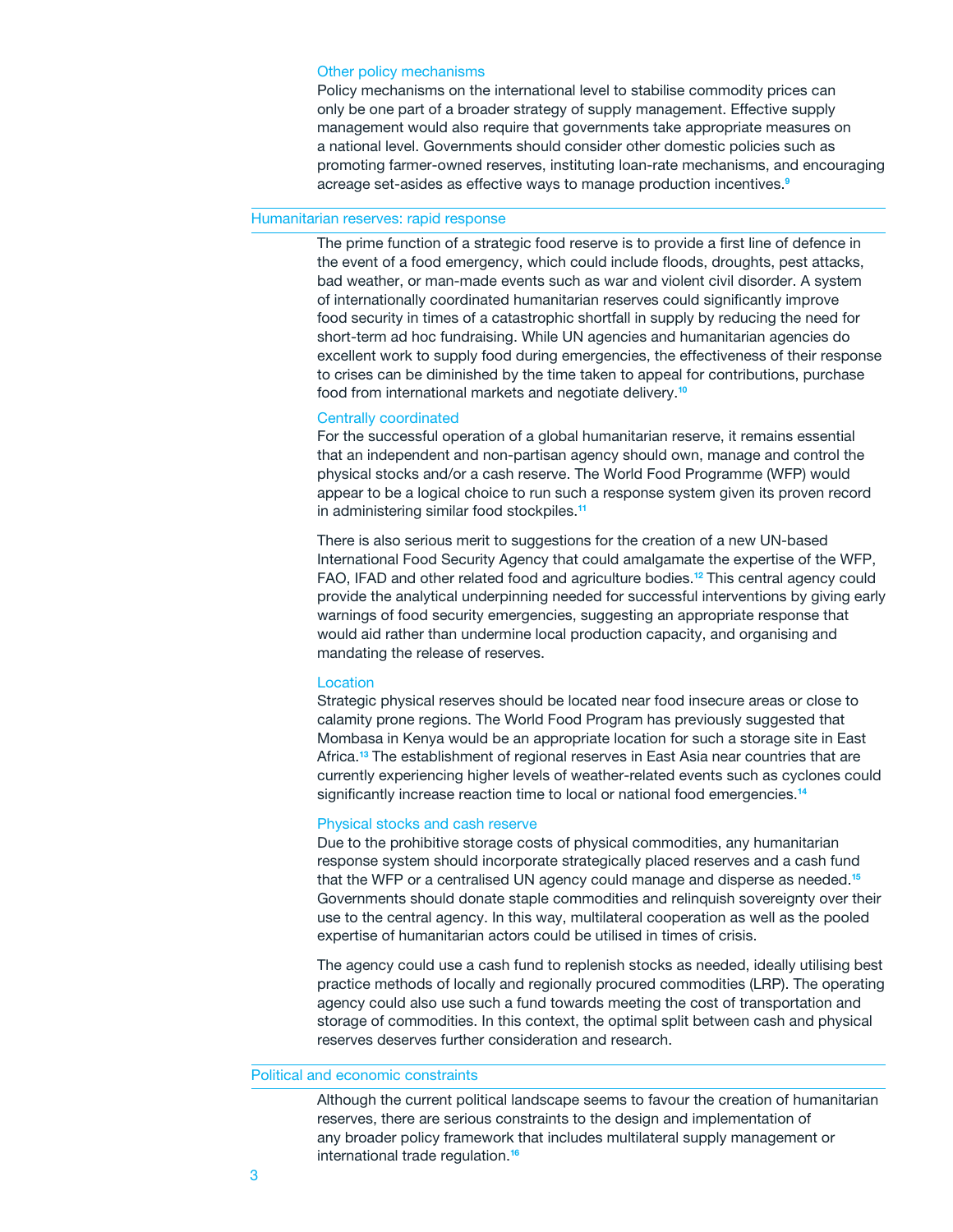Major industrialised countries and food exporters maintain a strong interest in the current agriculture and trade architecture that allows the artificial lowering of prices and access to markets in poorer countries. The United States in particular has maintained a policy position of expanding commodity exports in the hope of propping up prices to its own domestic farmers.**<sup>17</sup>** Trade competitors such as the European Union have followed suit by using tools such as subsidies and decoupled direct payments, with the aim of lowering prices for its own export goods.**<sup>18</sup>**

Supply management instruments such as international reserves could limit the effectiveness of these concealed export subsidies. By setting a price floor on selected commodities, reserves or buffers could create an effective barrier to major industrialised nations exporting at below the cost of production. However, self-interest appears to dictate that neither the US, nor other agricultural export countries, would wish to undermine a structure that benefits their domestic business interests in the name of global food security.

Entrenched opposition from Northern countries has characterised previous attempts to implement supply management policies or holistic reforms to the food and agriculture architecture. For example, UNCTAD-inspired International Commodity Agreements that governments instituted in the 1970's were progressively dismantled following a lack of support from the United States and under pressure from other major industrialised powers.**<sup>19</sup>**

Alongside political barriers, there are also possible institutional and legal constraints to the creation of supply management tools on both the national and international level. Under the WTO Agreement on Agriculture, the legal position of supply management tools such as strategic reserves appears contentious.**<sup>20</sup>** For example, analysts suggest that Japan circumvented the WTO rules on competition by establishing the East Asia Emergency Rice Reserve on the basis of trade facilitation, rather than as a regional buffer for supply management.**<sup>21</sup>**

Another criticism of stock programs is the issue of cost. Evidence suggests that previous experiments with reserves proved to be prohibitively expensive for governments.**<sup>22</sup>** This outlay could be particularly problematic for poorer countries. However, the high initial expenditure of establishing (or reinstituting) reserves could possibly be clawed back through net income gains to farmers and foreign reserve currency through improved trade terms.

In industrialised countries, the cost of maintaining small physical reserves to manage supply would provide less budgetary strain than many of the current subsidy programmes. Under the US Farm Bill, for instance, government payments to farmers are estimated to run to over US\$20 billion a year.**<sup>23</sup>** Experts suggest that with effective supply controls, the price of commodities could rise by 23-30 percent, while government payments to provide support to farmers should fall significantly.**<sup>24</sup>**

### Holistic reforms needed

Global reserves, as part of either a humanitarian or supply management strategy, are not a panacea to end world hunger or raise prices at the farm gate. Without wider changes in agricultural and trade policy, it remains unlikely that either form of reserve would make a significant impact on global food security. For example, without amendments in policies that promote ever-expanding levels of food production by the US and EU, multilateral supply management tools would inevitably fail. Due to current over-production levels stimulated by these subsidies and direct payments, storage costs would soon become prohibitive.

Wider reforms should be angled towards the interrelated aims of providing universal food security through reliable supply, alleviating poverty in the developing world to facilitate access to food, and allowing poorer countries the policy space they need to set their own development path. In short, global reserves are necessary but not sufficient mechanisms to achieve broader food security and development aims.

4

As part of the discussion on global food reserves, there remains an urgent need to re-examine the WTO Agreement on Agriculture. Analysts suggest that the lowering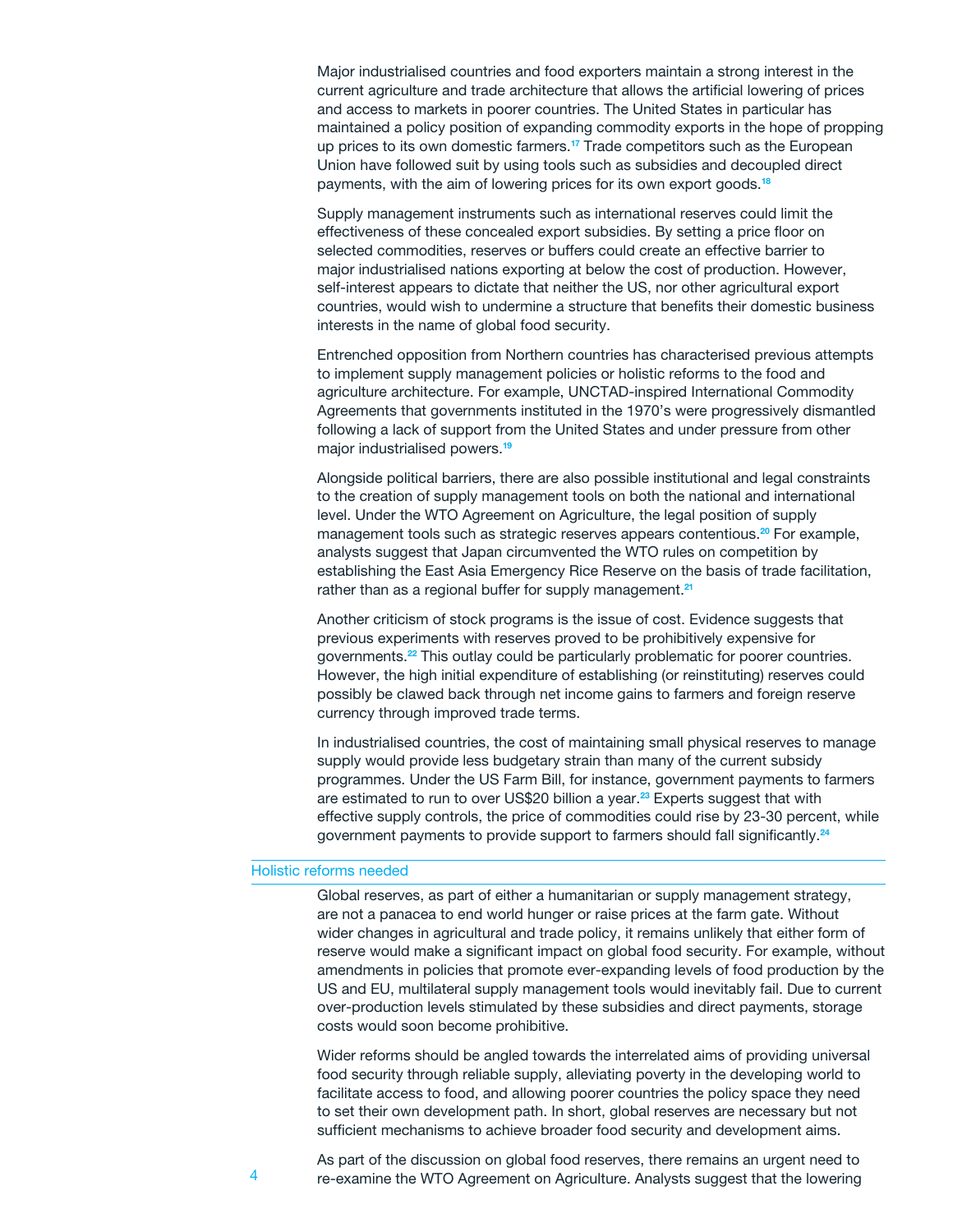of tariffs and trade barriers has critically undermined the ability of poorer countries to defend national food security goals and the income of small-scale farmers.**<sup>25</sup>** While supply management tools could help to prevent the dumping of exports on developing country markets, chances of success remain slight without a wider reform to trade rules.

Rather than a goal of stabilising markets to impose further rounds of trade liberalisation on poorer countries, the ultimate aim of reform should be a shift in power from the big players in the food system, toward the needs of developing countries and small farmers that constitute the majority of the poor and hungry. Supply management to regulate prices could be a key first step in this process by helping to increase the power of small producers, and in reducing the monopolising influence in the market of big processors and retailers.**<sup>26</sup>**

Furthermore, the need to improve the productive capacity of farmers in the South remains essential to realising global food security goals. Wealthier governments must commit to an unprecedented transfer of material and intellectual resources from rich countries to poor countries, involving significant investments and financial support for public goods in the South.**<sup>27</sup>** Supply management mechanisms could have the subsidiary impact of facilitating the transfer of productive capacity from the agricultural North to the South.**<sup>28</sup>**

International cooperation is clearly required to stabilise prices in world commodity markets, as well as to establish a system of coordinated emergency reserves. But if we are to create a world in which food insecurity is no longer a reality, a deeper shift in values has to take place within the global economy, from one based on pursuing national self-interest to one which prioritises the development of poorer countries, and especially the concerns of the most vulnerable within countries.

### Toward a global convention on food security

Any move towards the creation of a multilaterally coordinated reserve system would likely need the adoption of a new international treaty and legal regime. STWR believe that sympathetic governments, UN agencies, civil society groups and farmers' organisations should push for a Global Convention on Food Security to discuss a framework for strategic reserves as part of broader changes in international trade and agriculture policies. As the most inclusive multilateral forum, such a framework should be housed under the auspices of the United Nations.

One of the key concerns with the current Group of Eight proposals for global food reserves and other suggestions toward institutional reform remains the lack of involvement from developing countries and civil society groups. Such a democratic deficit has also characterised a number of other institutional structures addressing food and agriculture issues such as the World Trade Organisation, the Food Aid Convention and the more recent UN High-Level Task Force on the Global Food Crisis.

A new Global Convention on Food Security could be an effective method to initiate a broad, more inclusive and multi-sectorial international dialogue on food and agriculture policies. This framework should include input from various actors in the system, including food-deficit and food-surplus countries, as well as non-state actors such as farmers' organisations, environmental groups, business interests and consumers. Negotiators could initiate a Secretariat body to facilitate input from these disparate groups.

Rather than the existing paradigm that promotes ever-expanding international trade as a means to achieve food security, any Convention should provide a multilateral human rights framework to address food and agriculture issues. Representatives could construct a binding legal regime that promotes the Right to Food, recognises the need for poorer countries to set their own agriculture and trade policies, and promotes truly sustainable development.

While such a vision for global food security may seem ambitious and visionary, there exists a notable precedent. In 1943, forty-four like-minded governments met in Hot Springs, Virginia, and affirmed that government intervention was central to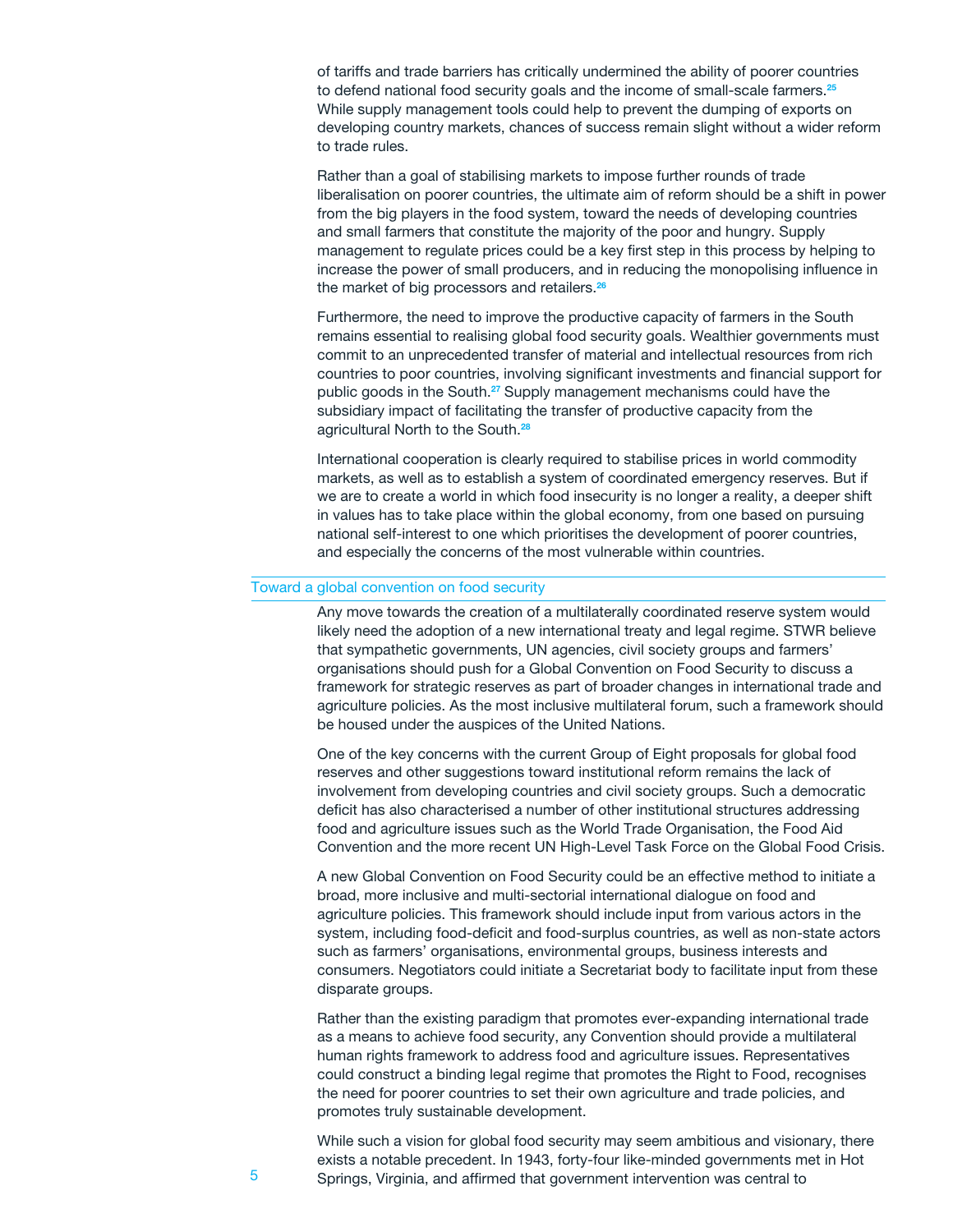guaranteeing the human right to adequate food. The agency that they created through this meeting, the UN Food and Agriculture Organisation, was to help governments to guarantee a basic minimum standard of living for all citizens as well as to build diversified, farmer-orientated domestic agriculture systems around the world.**<sup>29</sup>**

STWR and other civil society groups are calling for a new framework to define the specific conditions under which global food security can be prioritised in international agricultural and trade policy.**<sup>30</sup>** Based on the ideals of cooperation and inclusiveness, a coordinated network of local, national and regional reserves can form a key part of these discussions.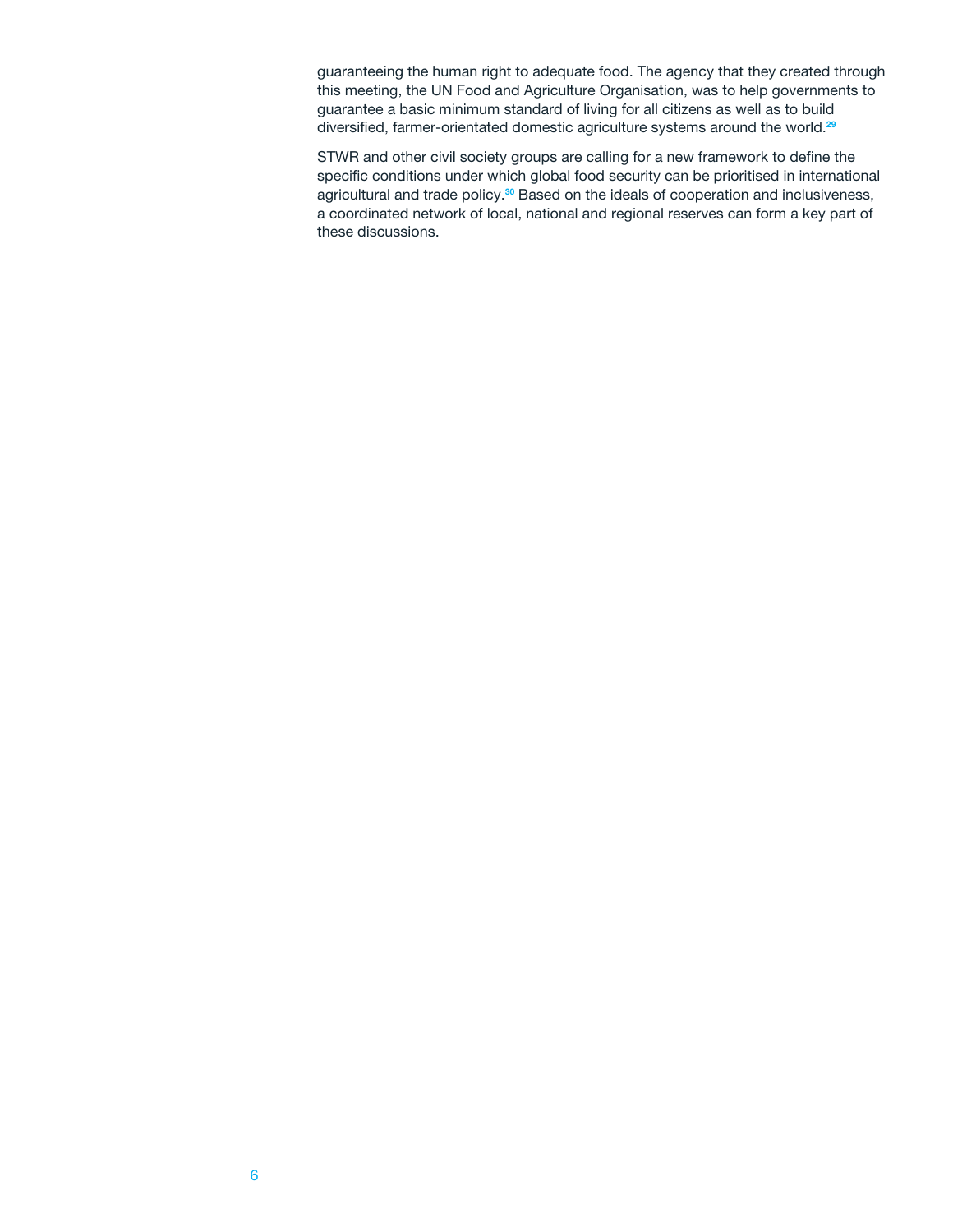#### **References**

#### **1.** FAO (2009)

**2.** The G8 Leaders Statement on Global Food Security, Final Declaration: Agriculture and Food Security at the Core of the International Agenda, 20 April 2009

**3.** UN General Assembly, Interactive Thematic Dialogue of the UN General Assembly on the Global Food Crisis and the Right to Food, 6 April 2009

**4.** See President of Russia Dmitry Medvedev, 'Opening Address at World Grain Forum', 6th June 2009

**5.** Wright (2009) and Lytton (1997)

**6.** See Ugarte (2009) for an excellent discussion of this possibility.

**7.** Wright (2009)

**8.** Williams and Wright (1991)

**9.** Ray et al. (2003) and Ponson Jr et al. (2002)

**10.** Maxwell (2006), FAO (2006)

**11.** Aragon et al. (2008)

**12.** See ETC Group (2009) for an excellent discussion of similar possibilitie

**13.** Government of Kenya, 'Mombasa Ideal Host for Regional Food Reserves, WFP Envoy Says', Press Release, 18 May 2009

**14.** Williams (2009), and Aragon et al. (2009)

**15.** IFPRI (2009) suggest that 300,000-500,000 metric tonnes of basic grains would be an appropriate amount.

**16.** See Reuters (8 June 2009) and Christiaenson (2009)

**17.** Analysts show a gradual shift away from market management by supply side instruments to 'demand stimulation' through exports following the 1985 US Farm Bill and the 1996 US Farm Bill. See Ponson Jr et al. (2002), and Ray (2004)

**18.** Ray (2004)

**19.** See B.L. Gardner (1985); C.L. Gilbert (1996); C.L. Gilbert (2005); Peter Robbins (2003). For an earlier discussion of the merits of ICAs, see William E. Haviland (1963)

**20.** Christiaenson (2009).

**21.** Dano and Peria (2006)

**22.** US\$100 million a day according to some experts. See (Ponson Jr et al. (2002) and Wright (2009)

**23.** Ray et al. (2003) illustrates that total expenditure on farmer support actually increased following the 1996 Farm Bill, without a related rise in farm income, or export activity.

**24.** Ray et al. (2003) suggest that soybean prices could increase by 23 percent, and corn and wheat by nearly 30 percent that US government could possibly halve their subsidy payments to US\$10 billion with effective supply management measures.

- **25.** Murphy (2009)
- **26.** Kwa (2007)
- **27.** Christiaenson (2009)
- **28.** Ugarte and Dellachiesa (2005)

**29.** Lehman (1996)

**30.** Spieldoch (2008). IATP also initiated the push for a Global Convention on Food Security in 1996 that resulted in the signatories of over 1,200 civil society groups. See Lehman (1996) and Lehman (1999)

**Bibliography** Corazon T. Aragon, Flordeliza A. Lantican, Ma. Eden S. Piadozo, The United Nations Must Manage Global Food Reserve, UN Chronicle: New York, June 2008

Joachim von Braun and Maximo Torero, Implementing Physical and Virtual Food Reserves to Protect the Poor and Prevent Market Failure, IFPRI Policy Brief Vol. 10, IFPRI: Washington DC., February 2009

Joachim von Braun, Justin Lin and Maximo Torero, Eliminating Drastic Food Price Spikes – a Three Pronged Approach for Reserves, IFPRI: Washington DC., March 2009

Carlo Carfiero, Eugenio S.A. Bobenrieth, Juan R.A. Bobenrieth, Brian D. Wright, Empirical Relevance of the Competitive Storage Model, UC Berkeley: Berkeley, 2009

Luc Christiaenson, Revisiting the Global Food Architecture: Lessons from the 2008 Food Crisis, UNU-WIDER: Helsinki, September 2009

Gamani Corea, Taming Commodity Markets, Manchester University Press: Manchester, 1992

Elenita Dano and Elpidio Peria, Emergency or Expendency? Study of Emergency Rice Reserve Schemes in Asia, Joint Publication of AFA and AsiaDHRRA, 2006

Peter O' Driscoll, Part of the Problem: Trade, Transnational Corporations, and Hunger, Center Focus, Issue 166, March 2005 ETC Group, Message for Madrid: All Road Maps Lead to Rome, ETC Group: Ottawa, Canada, January 2009

Christopher L. Gilbert, International Commodity Agreements: An Obituary Notice, World Development, Vol.24, No.1, pp.1-19, 1999

Christopher L. Gilbert, International Commodity Agreements, in William A. Kerr (et al.), Handbook on International Trade Policy, Edward Elgar: Cheltenham, UK, January 2005

Government of Kenya, 'Mombasa Ideal Host for Regional Food Reserves, WFP Envoy Says', Press Release, 18 May 2009

William E. Haviland, International Commodity Agreements, Canadian Trade Committee: Canada, 1963

Timothy Edward Josling, An International Grain Reserve Policy, Washington DC, 1973

Aileen Kwa, Rethinking the Trading System, Paper Prepared for the Friedrich-Ebert-Stiftung Foundation, Berlin, June 2007 John Lynton-Evans, Strategic Grain Reserves Guidelines for their Establishment, Management and Operation, FAO: Rome, 1997 Karen Lehman, Once in a Generation: The Search for Universal Food Security, Institute of Agriculture and Trade Policy (IATP):

Minnesota, 1996 Karen Lehman, Plan of Action to Achieve Universal Food Security, Institute of Agriculture and Trade Policy (IATP): Minnesota, 1999

Denis Olson, G. Ton and J. Berthelot, Towards Food Sovereignty: Constructing an Alternative to the World Trade Organisation's Agreement on Agriculture, Institute of Agriculture and Trade Policy (IATP): Minnesota, 2003

John C. Ponson Jr., Oral Capps Jr., and C. Parr Rosson III, Introduction to Agricultural Economics, Third Edition, Pearson Education: New Jersey, 2002

Daryll Ray, Daniel G. De la Torre Ugarte, Kelly J. Tiller, Rethinking US Agricultural Policy: Changing Course to Secure Farmer Livelihoods Worldwide, APAC, the University of Tennessee, 2003

Daryll Ray, Agricultural Policy for the Twenty-First Century and the Legacy of the Wallaces, APAC, Published lecture, University of Iowa, 2004

Daryll Ray, Food Security, Food Sovereignty and Agricultural Profitability, Presented at Board of Directors Meeting, National Farmers Union, Washington DC, 2003

Reuters News, 'Global Food Reserve Idea Faces Huge Obstacles', 8 June 2009

Peter Robbins, Stolen Fruit: The Tropical Commodities Disaster, Zed Books, 2003

Daniel Maxwell, Global Trends in Food Aid, Expert Opinion Paper for the Khartoum Forum on Food Aid, June 2006

Sophia Murphy, Free Trade in Agriculture: A Bad Idea Whose Time Is Done, Monthly Review, August 2009

Sophia Murphy, The Global Food Crisis: Creating an Opportunity for Fairer and More Sustainable Food and Agriculture Systems Worldwide, EcoFair Trade Dialogue, No.11, October 2008

Alexandra Spieldoch, The Food Crisis and Global Institutions, Foreign Policy in Focus, August 2008

Alexandra Spieldoch, Global Food Responsibility: The European Union and the United States Must Chart a New Path, Institute for Agriculture and Trade Policy and the CIDSE Food, Agriculture and ,<br>Istainable Trade Group, May 2009

Steve Suppan, Food Sovereignty in the Era of Trade Liberalization: Are Multilateral Means Feasible?, Institute for Agriculture and Trade Policy (IATP), Minnesota, 2001

Bill Vorley, Food, Inc. Corporate Concentration from Farm to Consumer, UK Food Group: London, 2003

Daniel G. De la Torre Ugarte, The Role of Supply Management in an International Framework, Presentation at the Goethe Institute, Prague, 4 March, 2009

Daniel G. De la Torre Ugarte and Alejandro Dellachiesa, The Limits of Trade Liberalization in Agriculture and the Search for an Alternative Framework to Benefit Countries in the South, APAC, University of Tennessee, November 2005

Jeffrey C Williams and Brian D Wright, Storage and Commodity Markets, Cambridge University Press: Cambridge, UK, 1991

Brian Wright, International Grain Reserves and Other Instruments to Address Volatility in Grain Markets, World Bank Policy Research Working Paper, World Bank: Washington DC., August 2009

UN Food and Agriculture Organisation, Functions of a World Food Reserve: Scope and Limitations, FAO: Rome, 1956

UN Food and Agriculture Organisation, State of Food and Agriculture 2006 – Food Aid for Food Security?, FAO: Rome, 2006 UN Food and Agriculture Organisation, The State of Agricultural Commodity Markets 2009, FAO: Rome, 2009